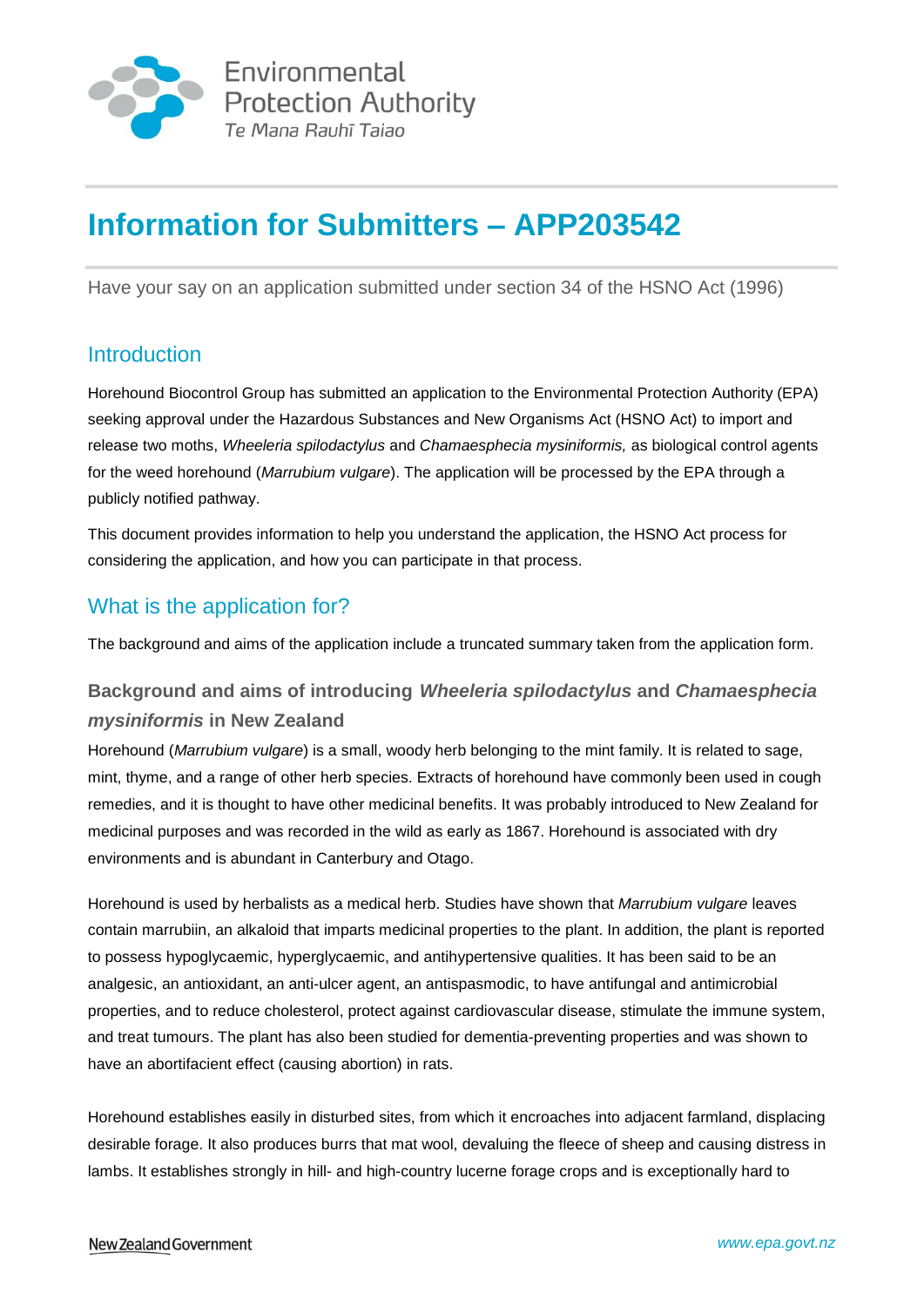control. Not only does horehound reduce the productivity of lucerne, but herbicide treatments are highly detrimental to the survival and regeneration of lucerne. Farmers report that horehound is spreading at an alarming rate into lucerne crops and other pasture types in hill- and high-country farms. Overall, horehound is a serious threat to the viability of some farming enterprises. A recent survey conservatively estimated the cost of horehound to dryland farming in New Zealand at \$6.85 million per annum.

A viable solution is biological control, which involves introducing natural enemies in order to control a weed such as horehound. Introduced natural enemies become permanently established in the environment, and their effects on a target weed persist from year to year. This means these natural enemies must be safe if such a weed management tactic is to be environmentally acceptable. Horehound plume moth (*Wheeleria spilodactylus*) and horehound clearwing moth (*Chamaesphecia mysiniformis*) have been released in Australia. The larvae of the plume moth feed on horehound leaves, and the larvae of the clearwing moth feed in the roots. Approval to introduce the two moths to Australia was obtained following detailed research to determine the range of plants these species could live on in the wild. Both moths have very narrow host ranges in their native Europe, and this was confirmed in the experiments. These conclusions can also be applied in New Zealand. A degree of horehound control has now been achieved in Australia, and no adverse effects have been reported.

The key potential positive and negative effects will be evaluated and reviewed in the EPA Staff Assessment Report that is expected to be released on 8 August 2018.

### Where to find the application

The application can be found on the EPA website [\(www.epa.govt.nz\)](http://www.epa.govt.nz/).

You can also contact the applicant directly if you have questions about the information in the application. Richard Hill can be contacted by email (Hillr@landcareresearch.co.nz) or phone (0211 376 919).

You can contact the EPA if you have any questions about the application process, making submissions, or the hearing process. The application leader is Aubanie Raynal, who can be contacted by email [\(aubanie.raynal@epa.govt.nz\)](mailto:aubanie.raynal@epa.govt.nz).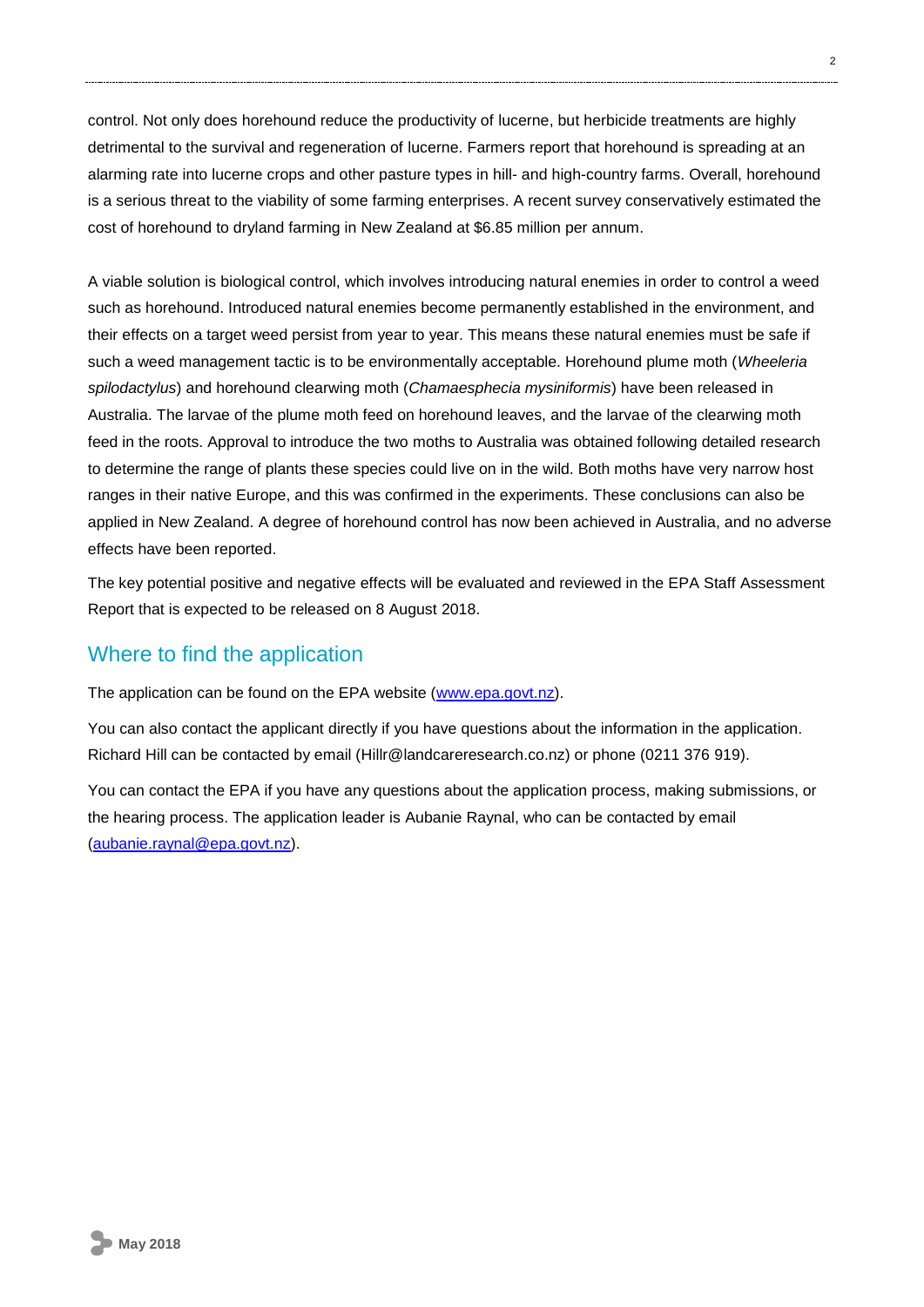### The application process

The application process is set out in the HSNO Act, including timeframes within which steps of the process must occur. The main steps are set out below.

| <b>Stage of process</b>                                                                            | Date                                                  |
|----------------------------------------------------------------------------------------------------|-------------------------------------------------------|
| Application formally submitted to EPA                                                              | 15 May 2018                                           |
| Public submission period                                                                           | 29 May to 11 July 2018                                |
| EPA Staff Assessment Report release                                                                | Expected 8 August 2018                                |
| Public hearing (open to the public, applicant and<br>submitters can present), if a hearing is held | Expected to take place on or before 22 August<br>2018 |
| Consideration of application (not open to the public)                                              | Expected to take place on or before 22 August<br>2018 |
| Decision released                                                                                  | Prior to 3 October 2018                               |

### Who considers the application?

The application is considered by a sub-committee of the EPA's HSNO Committee. The HSNO Committee consists of eight members, appointed by the EPA Board, with delegated decision-making powers to consider certain applications made under the HSNO Act.

The Decision-making Committee for this application has not yet been appointed.

# The role of EPA staff

EPA staff support the Decision-making Committee, and administer the consideration process including the submissions and hearing.

EPA staff also provide advice to the Decision-making Committee. Following the close of submissions, EPA staff will complete a full assessment of the matters to be considered, using the information in the application, from submitters and other readily available sources. This Staff Assessment Report will be published on the EPA website and will assist the Decision-making Committee with the consideration of the application.

# Information the Decision-making Committee will take into account

Sources of information for the Decision-making Committee include, but are not limited to:

- the application form and supporting documents
- submissions
- EPA Staff Assessment Report
- information presented at a public hearing (if a hearing is held).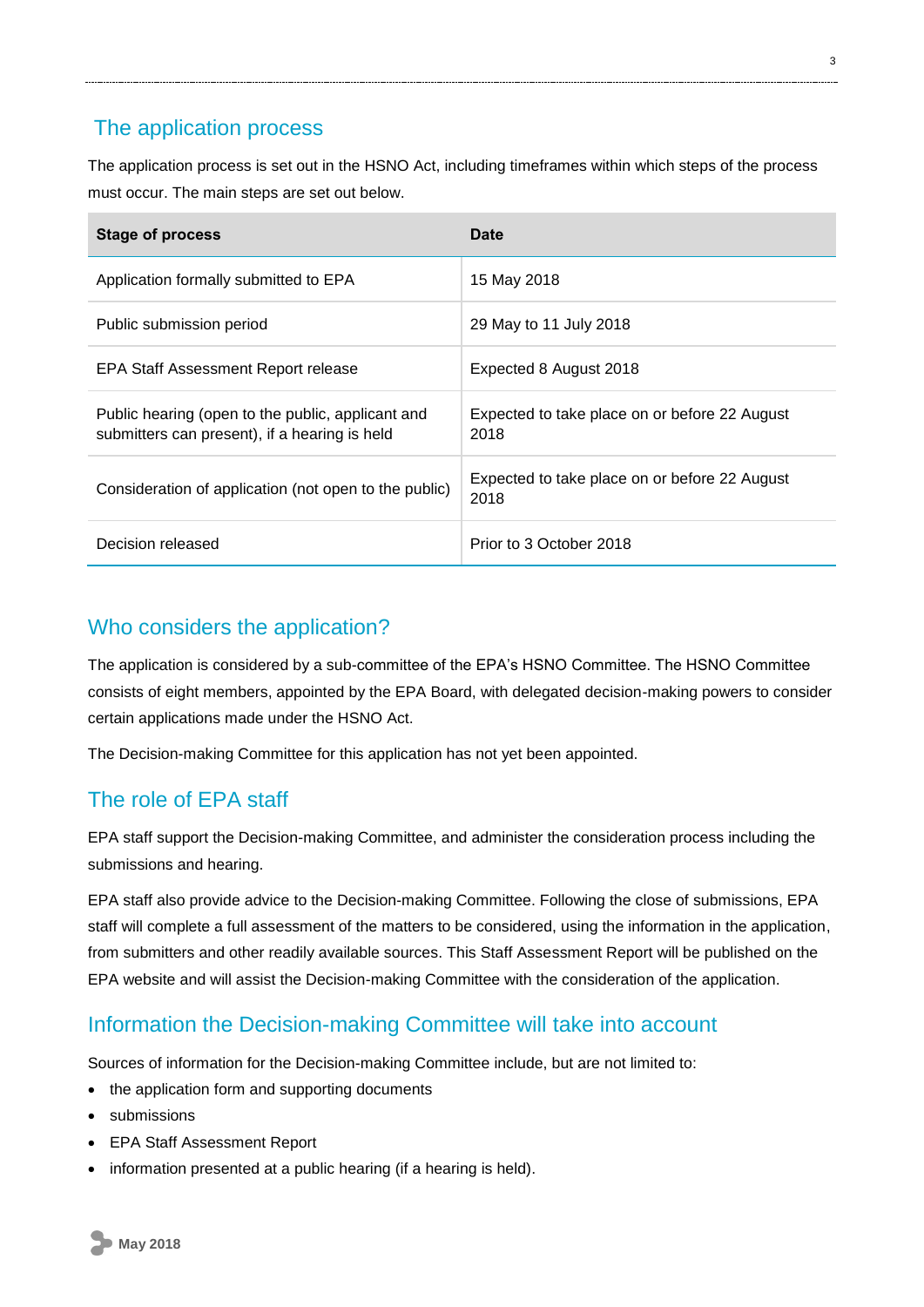All written reports, submissions, the application, and decision will be available on the EPA website as they become available.

### The statutory criteria for considering this application

In considering the application, the Decision-making Committee must take into account a range of matters set out in the HSNO Act.

#### **Undesirable self-sustaining populations**

The Decision-making Committee is required to consider the potential for *Wheeleria spilodactylus* and *Chamaesphecia mysiniformis* to establish an undesirable self-sustaining population and the potential for eradication of undesirable populations of the two moths.

The Decision-making Committee is interested in any information about a situation where a population of *Wheeleria spilodactylus* and *Chamaesphecia mysiniformis* might be considered undesirable.

#### **Minimum standards**

The HSNO Act sets out minimum standards that must be met in order for a new organism to be released. This means that *Wheeleria spilodactylus* and *Chamaesphecia mysiniformis* cannot be approved for release if they are likely to:

- cause any significant displacement of any native species within its natural habitat
- cause any significant deterioration of natural habitats
- cause any significant adverse effects on human health and safety
- cause any significant adverse effect to New Zealand's inherent genetic diversity
- cause disease, be parasitic, or become a vector for human, animal, or plant disease, unless the purpose of that importation or release is to import or release an organism to cause disease, be parasitic, or a vector for disease.

The Decision-making Committee is interested in any information about whether *Wheeleria spilodactylus* and *Chamaesphecia mysiniformis* meet the minimum standards.

#### **Adverse and beneficial effects**

The Decision-making Committee is required to weigh the potential beneficial (positive) effects against the potential adverse effects of releasing W*heeleria spilodactylus* and *Chamaesphecia mysiniformis* into the New Zealand environment.

If the adverse effects outweigh the beneficial effects, the organisms cannot be released.

The Decision-making Committee is interested in any information about benefits or adverse effects that could result from the release of *Wheeleria spilodactylus* and *Chamaesphecia mysiniformis*, in particular, any effects on the environment, human health and safety, the market economy, Māori culture and traditions, and society and communities.